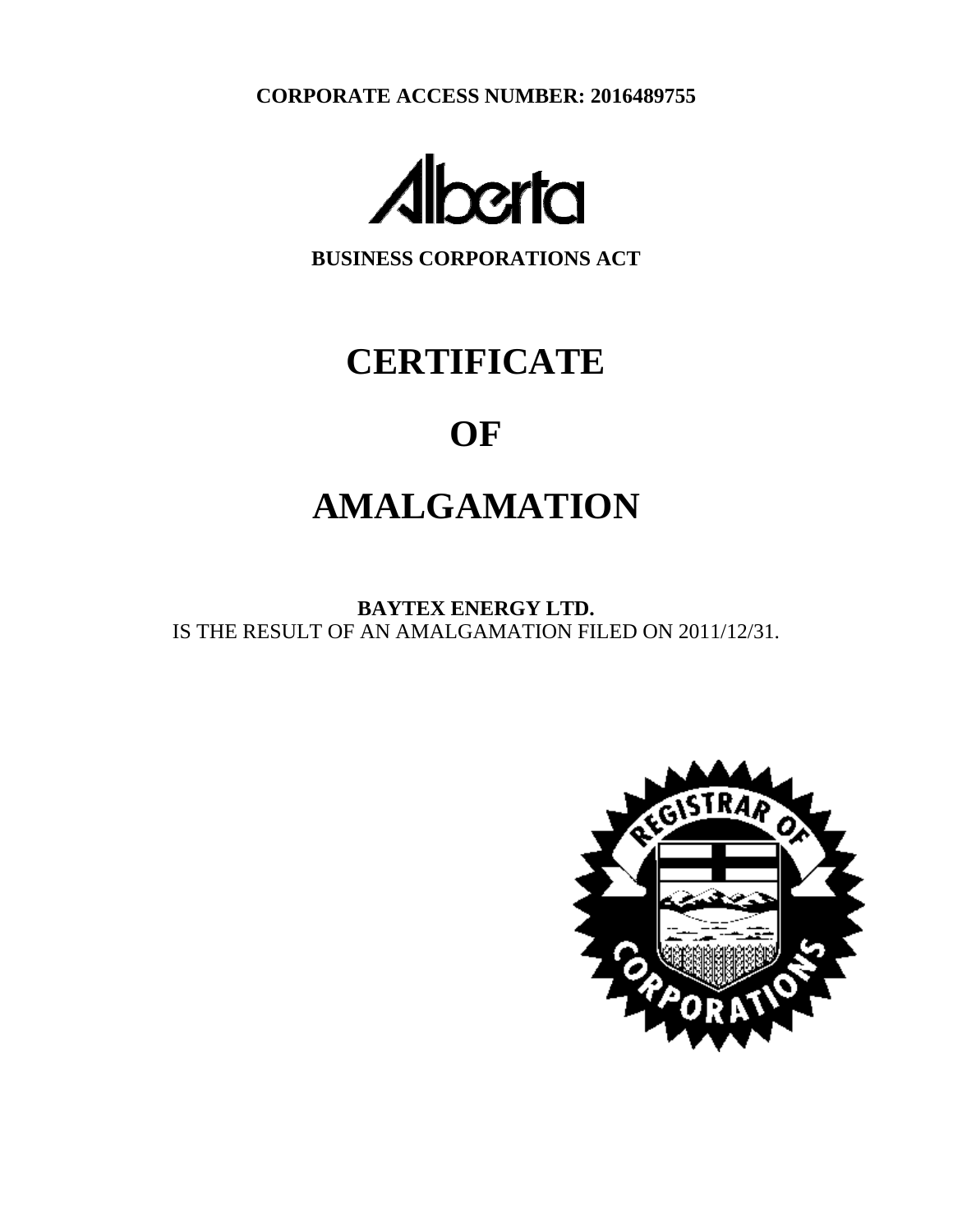### **Articles of Amalgamation For BAYTEX ENERGY LTD.**

**Share Structure: SEE SCHEDULE "A" ATTACHED HERETO Share Transfers Restrictions:** NONE **Number of Directors: Min Number of Directors:** 3 **Max Number of Directors:** 11 **Business Restricted To:** N/A **Business Restricted From:** N/A **Other Provisions: SEE SCHEDULE "B" ATTACHED HERETO** 

> **Registration Authorized By:** SHANNON M. GANGL **SOLICITOR**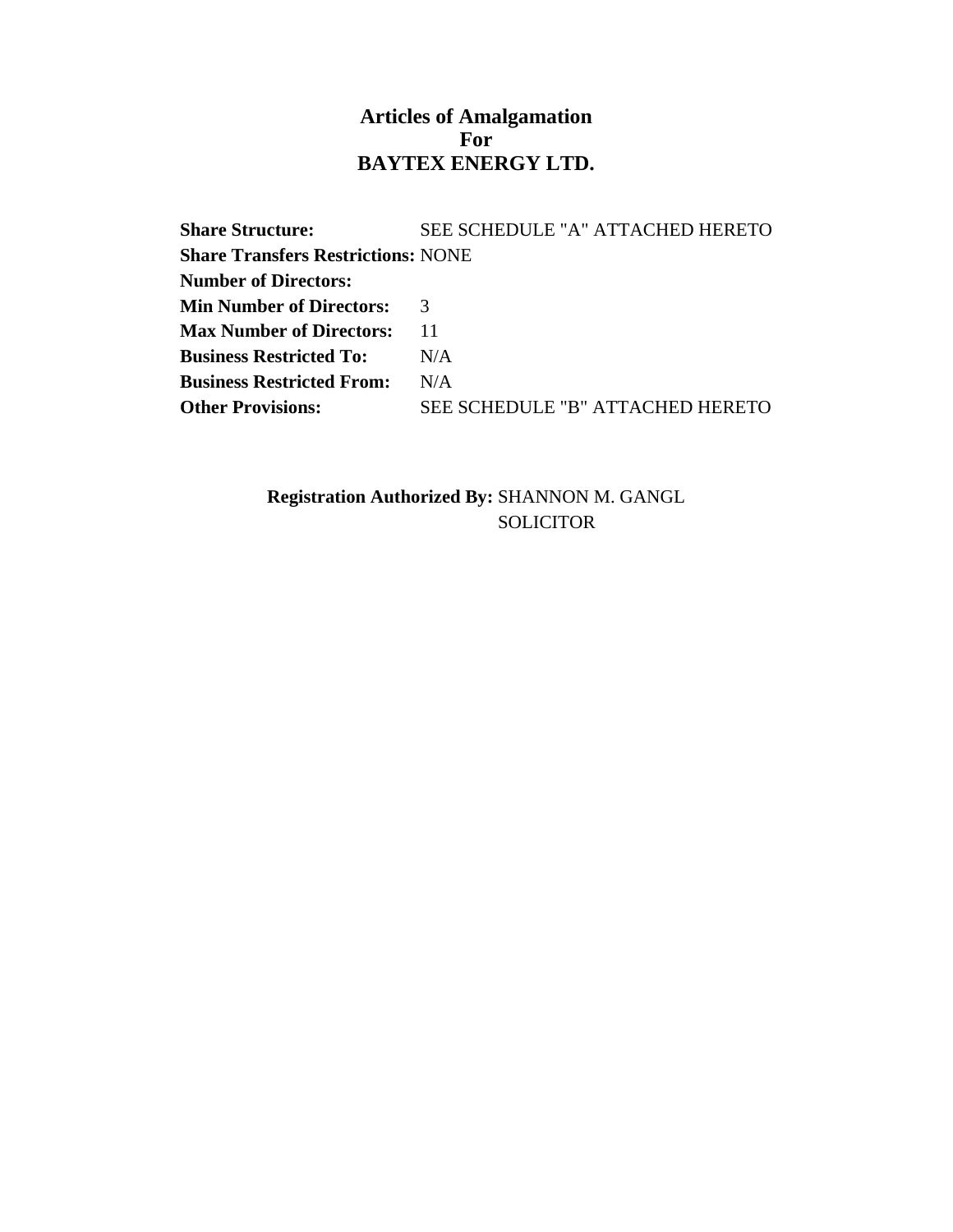## **Amalgamate Alberta Corporation - Registration Statement**

## **Alberta Registration Date: 2011/12/31**

## **Corporate Access Number: 2016489755**

| <b>Service Request Number:</b>       | 17330026                         |
|--------------------------------------|----------------------------------|
| <b>Alberta Corporation Type:</b>     | Named Alberta Corporation        |
| <b>Legal Entity Name:</b>            | <b>BAYTEX ENERGY LTD.</b>        |
| <b>French Equivalent Name:</b>       |                                  |
| <b>Nuans Number:</b>                 |                                  |
| <b>Nuans Date:</b>                   |                                  |
| <b>French Nuans Number:</b>          |                                  |
| <b>French Nuans Date:</b>            |                                  |
| <b>REGISTERED ADDRESS</b>            |                                  |
| <b>Street:</b>                       | 2400, 525 - 8TH AVENUE SW        |
| <b>Legal Description:</b>            |                                  |
| City:                                | <b>CALGARY</b>                   |
| <b>Province:</b>                     | <b>ALBERTA</b>                   |
| <b>Postal Code:</b>                  | T <sub>2</sub> P <sub>1G1</sub>  |
| <b>RECORDS ADDRESS</b>               |                                  |
| <b>Street:</b>                       | 2400, 525 - 8TH AVENUE SW        |
| <b>Legal Description:</b>            |                                  |
| City:                                | <b>CALGARY</b>                   |
| <b>Province:</b>                     | <b>ALBERTA</b>                   |
| <b>Postal Code:</b>                  | <b>T2P 1G1</b>                   |
| <b>ADDRESS FOR SERVICE BY MAIL</b>   |                                  |
| <b>Post Office Box:</b>              |                                  |
| City:                                |                                  |
| <b>Province:</b>                     |                                  |
| <b>Postal Code:</b>                  |                                  |
| <b>Internet Mail ID:</b>             |                                  |
| <b>Share Structure:</b>              | SEE SCHEDULE "A" ATTACHED HERETO |
| <b>Share Transfers Restrictions:</b> | <b>NONE</b>                      |
| <b>Number of Directors:</b>          |                                  |
| <b>Min Number Of Directors:</b>      | 3                                |
| <b>Max Number Of Directors:</b>      | 11                               |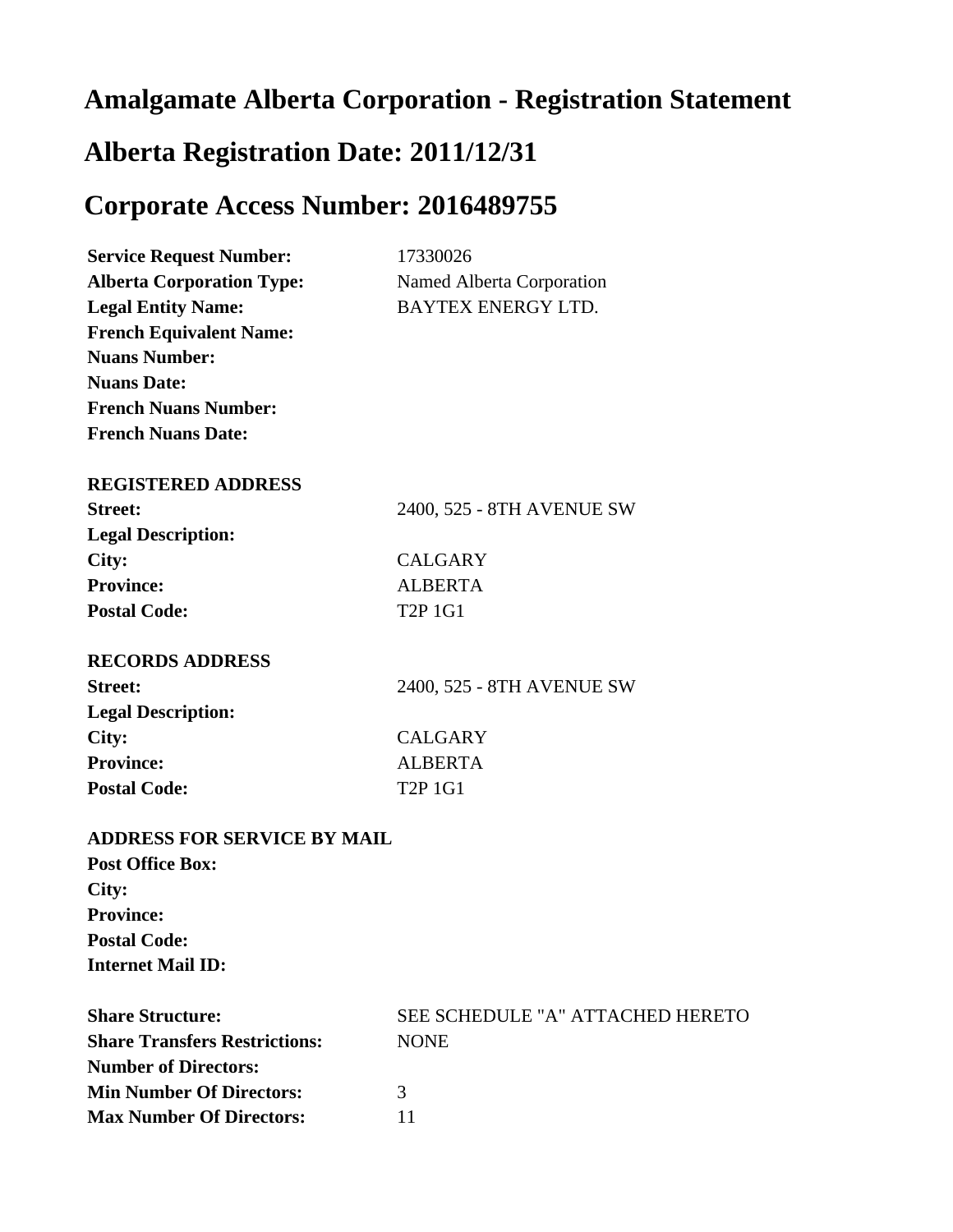**Business Restricted To:** N/A **Business Restricted From:** N/A Other Provisions: **SEE SCHEDULE "B" ATTACHED HERETO** 

**Professional Endorsement Provided: Future Dating Required: Registration Date:** 2011/12/31

### **Director**

| <b>Last Name:</b>           | <b>BRUSSA</b>                                    |
|-----------------------------|--------------------------------------------------|
| <b>First Name:</b>          | <b>JOHN</b>                                      |
| <b>Middle Name:</b>         | $\mathsf{A}$ .                                   |
|                             | <b>Street/Box Number: 1420 RENFREW DRIVE NW</b>  |
| City:                       | <b>CALGARY</b>                                   |
| <b>Province:</b>            | <b>ALBERTA</b>                                   |
| <b>Postal Code:</b>         | <b>T2E 5J5</b>                                   |
| <b>Country:</b>             |                                                  |
| <b>Resident Canadian: Y</b> |                                                  |
| <b>Named On Stat Dec:</b>   |                                                  |
|                             |                                                  |
| <b>Last Name:</b>           | <b>GOEPEL</b>                                    |
| <b>First Name:</b>          | R.E.T. (RUSTY)                                   |
| <b>Middle Name:</b>         |                                                  |
|                             | Street/Box Number: 2200, 925 WEST GEORGIA STREET |
| City:                       | <b>VANCOUVER</b>                                 |
| <b>Province:</b>            | <b>BRITISH COLUMBIA</b>                          |
| <b>Postal Code:</b>         | <b>V6C 3L2</b>                                   |
| <b>Country:</b>             |                                                  |
| <b>Resident Canadian: Y</b> |                                                  |
| <b>Named On Stat Dec:</b>   |                                                  |
|                             |                                                  |
| <b>Last Name:</b>           | <b>MARINO</b>                                    |
| <b>First Name:</b>          | <b>ANTHONY</b>                                   |
| <b>Middle Name:</b>         | W.                                               |
|                             | Street/Box Number: 2800, 520 - 3RD AVENUE SW     |
| City:                       | <b>CALGARY</b>                                   |
| <b>Province:</b>            | <b>ALBERTA</b>                                   |
| <b>Postal Code:</b>         | <b>T2P 0R3</b>                                   |
| <b>Country:</b>             |                                                  |
| <b>Resident Canadian: Y</b> |                                                  |
|                             |                                                  |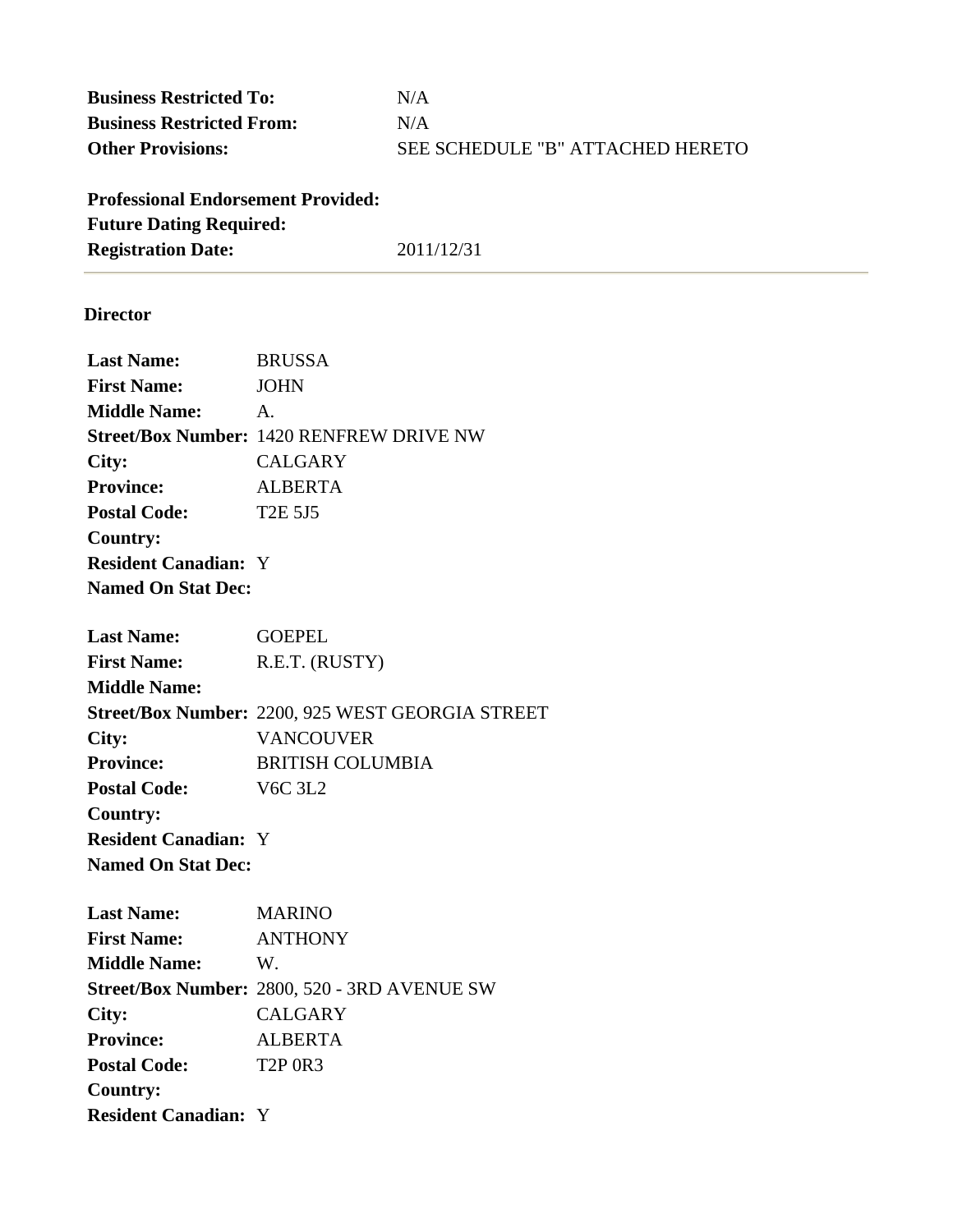**Named On Stat Dec:** Y

**Last Name:** MELCHIN **First Name:** GREGORY **Middle Name:** K. **Street/Box Number:** 47 ROYAL RIDGE TERRACE NW **City:** CALGARY **Province:** ALBERTA Postal Code: T3G 5Y9 **Country: Resident Canadian:** Y **Named On Stat Dec:**

| <b>Last Name:</b>           | CHWYL                                       |
|-----------------------------|---------------------------------------------|
| <b>First Name:</b>          | EDWARD                                      |
| <b>Middle Name:</b>         |                                             |
|                             | <b>Street/Box Number: 2282 ARBUTUS ROAD</b> |
| City:                       | VICTORIA                                    |
| <b>Province:</b>            | <b>BRITISH COLUMBIA</b>                     |
| <b>Postal Code:</b>         | <b>V8N 1V3</b>                              |
| Country:                    |                                             |
| <b>Resident Canadian: Y</b> |                                             |
| <b>Named On Stat Dec:</b>   |                                             |

| <b>Last Name:</b>           | <b>SHWED</b>                                   |
|-----------------------------|------------------------------------------------|
| <b>First Name:</b>          | <b>DALE</b>                                    |
| <b>Middle Name:</b>         | O.                                             |
|                             | <b>Street/Box Number: 55 BEL-AIRE PLACE SW</b> |
| City:                       | <b>CALGARY</b>                                 |
| <b>Province:</b>            | <b>ALBERTA</b>                                 |
| <b>Postal Code:</b>         | T <sub>2</sub> V <sub>2C3</sub>                |
| Country:                    |                                                |
| <b>Resident Canadian: Y</b> |                                                |
| <b>Named On Stat Dec:</b>   |                                                |

**Last Name:** CHAN **First Name:** RAYMOND **Middle Name:** T. **Street/Box Number:** 803, 690 PRINCETON WAY SW **City:** CALGARY **Province:** ALBERTA **Postal Code:** T2P 5J9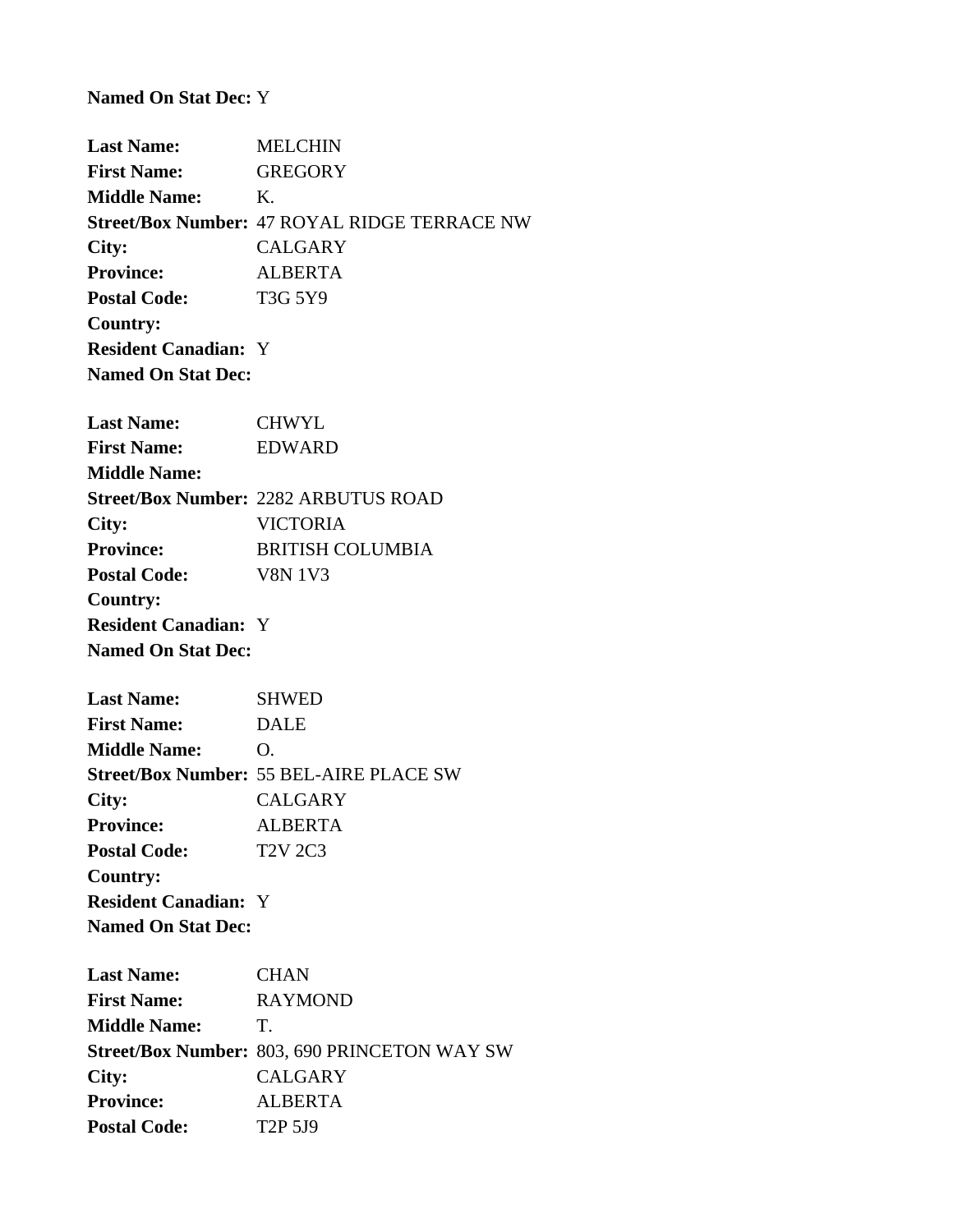**Country: Resident Canadian:** Y **Named On Stat Dec:**

| <b>Last Name:</b>           | <b>DARGAN</b>                                  |
|-----------------------------|------------------------------------------------|
| <b>First Name:</b>          | <b>NAVEEN</b>                                  |
| <b>Middle Name:</b>         |                                                |
|                             | <b>Street/Box Number: 2216 - 7TH STREET SW</b> |
| City:                       | <b>CALGARY</b>                                 |
| <b>Province:</b>            | ALBERTA                                        |
| <b>Postal Code:</b>         | T <sub>2</sub> P <sub>2</sub> X <sub>2</sub>   |
| <b>Country:</b>             |                                                |
| <b>Resident Canadian: Y</b> |                                                |
| <b>Named On Stat Dec:</b>   |                                                |

## **Amalgamating Corporation**

| Corporate Access Number | <b>Legal Entity Name</b>      |  |
|-------------------------|-------------------------------|--|
| 2010518914              | BAYTEX EXCHANGECO LTD.        |  |
| 12013327941             | <b>BAYTEX RESOURCES CORP.</b> |  |
| 2015387463              | BAYTEX ENERGY LTD.            |  |

### **Attachment**

| <b>Attachment Type</b>                              | Microfilm Bar Code Date Recorded    |                |
|-----------------------------------------------------|-------------------------------------|----------------|
| Amalgamation Agreement 10000906101829518 2011/12/31 |                                     |                |
| Statutory Declaration                               | $\ 10000106101829517\ 2011/12/31\ $ |                |
| Other Rules or Provisions ELECTRONIC                |                                     | $\ 2011/12/31$ |
| Share Structure                                     | <b>ELECTRONIC</b>                   | 2011/12/31     |

## **Registration Authorized By:** SHANNON M. GANGL **SOLICITOR**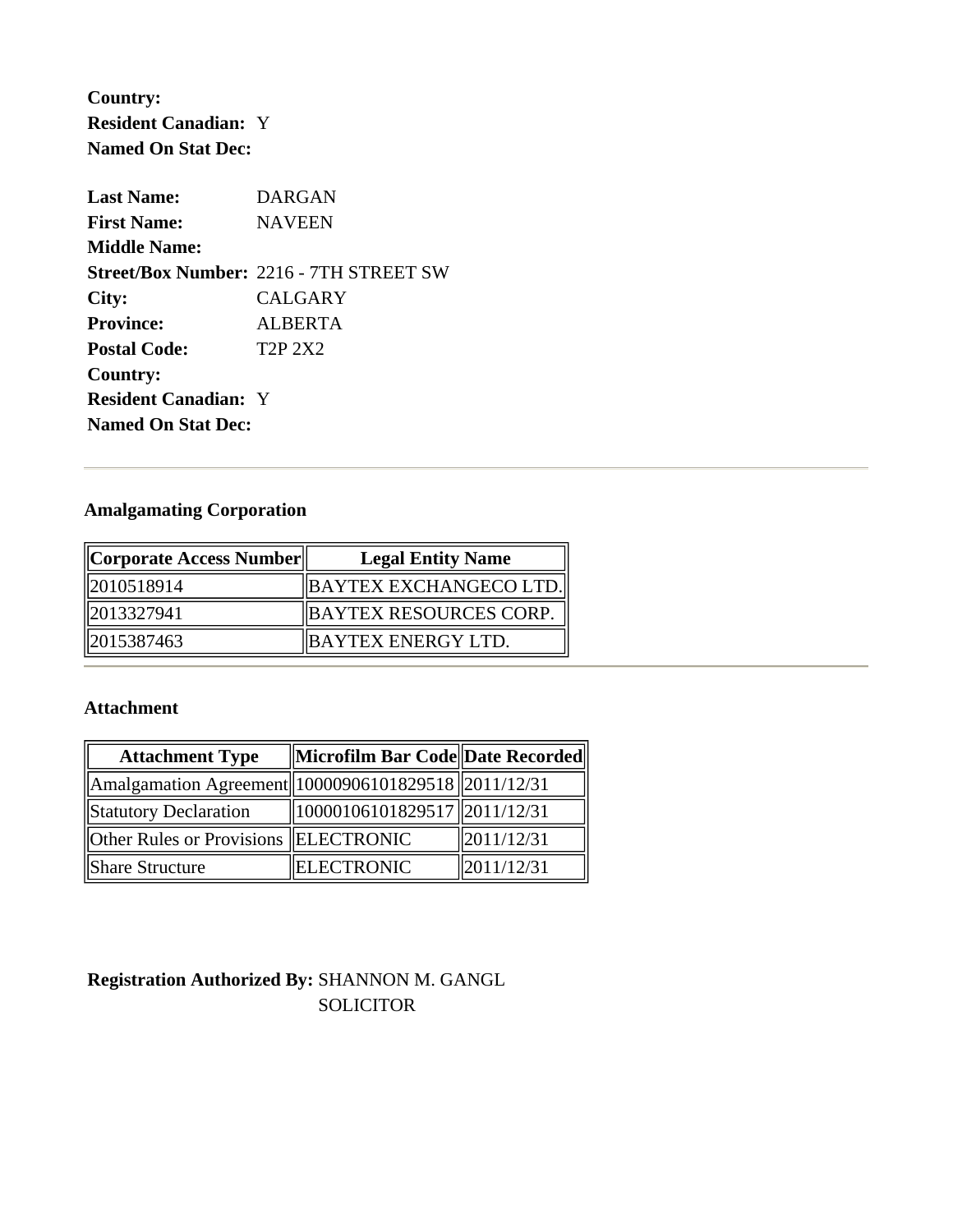#### SCHEDULE "A"

The Corporation shall be authorized to issue an unlimited number of common shares ("Common Shares") and an unlimited number of preferred shares ("Preferred Shares") having the following rights, privileges, restrictions and conditions:

#### COMMON SHARES

The unlimited number of Common Shares shall have attached thereto the following rights, privileges, restrictions and conditions:

(a) The holders of Common Shares shall be entitled to notice of, to attend and to one vote per share held at any meeting of the shareholders of the Corporation (other than meetings of a class or series of shares of the Corporation other than the Common Shares as such);

(b) The holders of Common Shares shall be entitled to receive dividends as and when declared by the Board of Directors of the Corporation on the Common Shares as a class, subject to prior satisfaction of all preferential rights to dividends attached to shares of other classes of shares of the Corporation ranking in priority to the Common Shares in respect of dividends; and

(c) The holders of Common Shares shall be entitled in the event of any liquidation, dissolution or winding-up of the Corporation, whether voluntary or involuntary, or any other distribution of the assets of the Corporation among its shareholders for the purpose of winding-up its affairs, and subject to prior satisfaction of all preferential rights to return of capital on dissolution attached to all shares of other classes of shares of the Corporation ranking in priority to the Common Shares in respect of return of capital on dissolution, to share rateably, together with the holders of shares of any other class of shares of the Corporation ranking equally with the Common Shares in respect of return of capital on dissolution, in such assets of the Corporation as are available for distribution.

#### PREFERRED SHARES

The unlimited Preferred Shares shall have attached thereto the following rights, privileges, restrictions and conditions:

(a) The Preferred Shares may at any time or from time to time be issued in one or more series. Before any shares of a particular series are issued, the Board of Directors of the Corporation shall, by resolution, fix the number of shares that will form such series and shall, subject to the limitations set out herein, by resolution fix the designation, rights, privileges, restrictions and conditions to be attached to the Preferred Shares of such series, including, but without in any way limiting or restricting the generality of the foregoing, the rate, amount or method of calculation of dividends thereon, the time and place of payment of dividends, the consideration for and the terms and conditions of any purchase for cancellation, retraction or redemption thereof,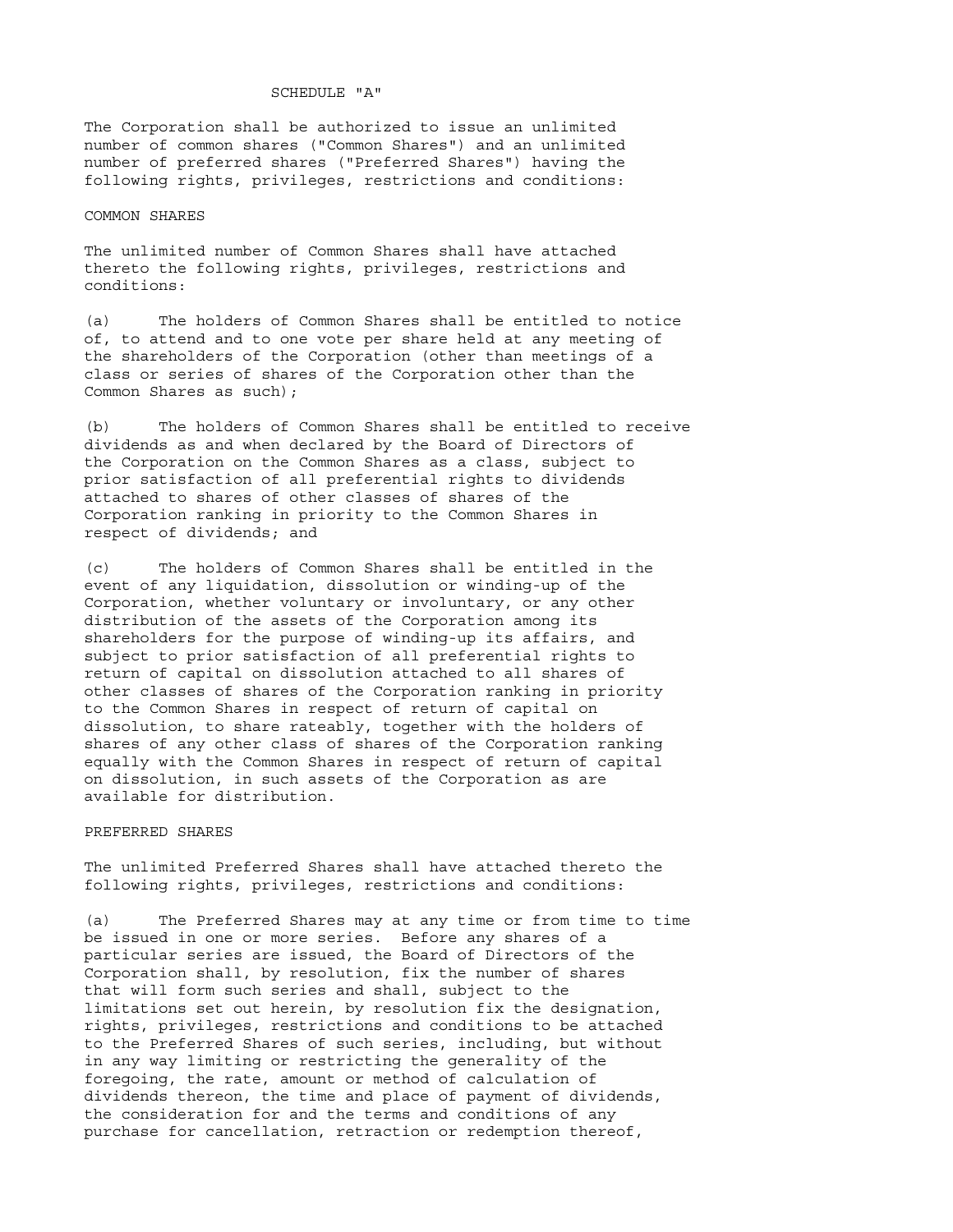conversion or exchange rights (if any), and whether into or for securities of the Corporation or otherwise, voting rights attached thereto (if any), the terms and conditions of any share purchase or retirement plan or sinking fund, and restrictions on the payment of dividends on any shares other than Preferred Shares or payment in respect of capital on any shares in the capital of the Corporation or creation or issue of debt or equity securities; the whole subject to filing with the Registrar (as defined in the Business Corporations Act (Alberta) or successor legislation thereto) of Articles of Amendment setting forth a description of such series including the designation, rights, privileges, restrictions and conditions attached to the shares of such series;

(b) Notwithstanding paragraph (a), the Board of Directors of the Corporation may at any time or from time to time change the rights, privileges, restrictions and conditions attached to unissued shares of any series of Preferred Shares;

(c) Notwithstanding paragraph (a), other than in the case of a failure to declare or pay dividends specified in any series of the Preferred Share, the voting rights attached to the Preferred Shares shall be limited to one vote per Preferred Share at any meeting where the Preferred Shares and Common Shares vote together as a single class;

(d) The Preferred Shares of each series shall rank on a parity with the Preferred Shares of every other series with respect to accumulated dividends and return of capital. The Preferred Shares shall be entitled to a preference over the Common Shares and over any other shares of the Corporation ranking junior to the Preferred Shares with respect to priority in the payment of dividends and in the distribution of assets in the event of the liquidation, dissolution or winding-up of the Corporation, whether voluntary or involuntary, or any other distribution of the assets of the Corporation among its shareholders for the purpose of windingup its affairs. If any cumulative dividends or amounts payable on a return of capital are not paid in full, the Preferred Shares of all series shall participate rateably in respect of such dividends, including accumulations, if any, in accordance with the sums that would be payable on such shares if all such dividends were declared and paid in full, and in respect of any repayment of capital in accordance with the sums that would be payable on such repayment of capital if all sums so payable were paid in full; provided, however, that in the event of there being insufficient assets to satisfy in full all such claims as aforesaid, the claims of the holders of the Preferred Shares with respect to repayment of capital shall first be paid and satisfied and any assets remaining thereafter shall be applied towards the payment in satisfaction of claims in respect of dividends. The Preferred Shares of any series may also be given such other preferences not inconsistent with paragraphs (a) through (e) hereof over the Common Shares and any other shares ranking junior to the Preferred Shares as may be determined in the case of each such series of Preferred Shares; and

(e) The rights, privileges, restrictions and conditions attaching to the Preferred Shares as a class as provided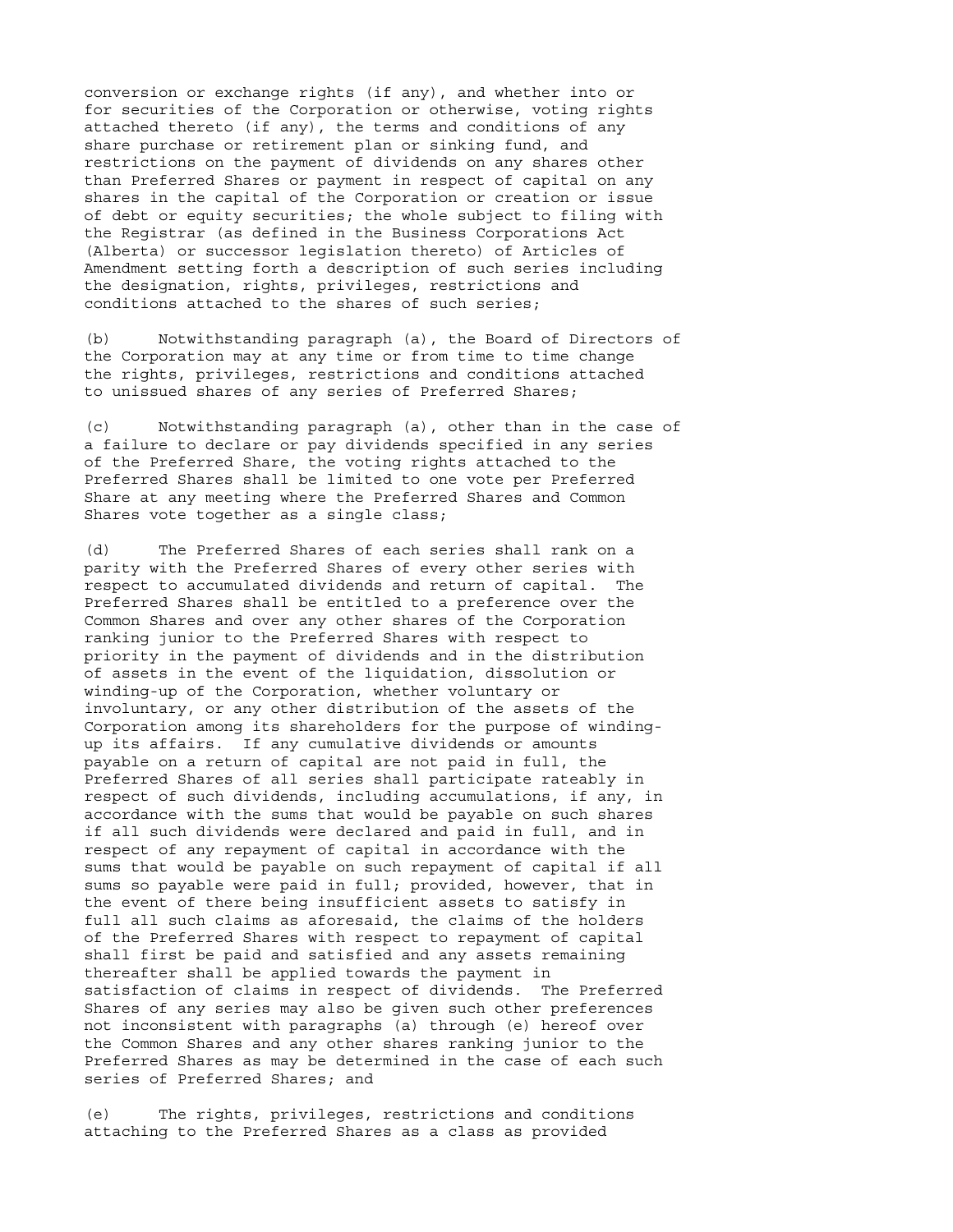herein and as may be provided from time to time may be repealed, altered, modified, amended or amplified or otherwise varied only with the sanction of the holders of the Preferred Shares given in such manner as may then be required by law, subject to a minimum requirement that such approval be given by resolution passed by the affirmative vote of a least twothirds of the votes cast at a meeting of holders of Preferred Shares duly called for such purpose and held upon at least 21 days' notice at which a quorum is present comprising at least two persons present, holding or representing by proxy at least 10% per cent of the outstanding Preferred Shares or by a resolution in writing of all holders of the outstanding Preferred Shares. If any such quorum is not present within half an hour after the time appointed for the meeting, then the meeting shall be adjourned to a date being not less than 7 days later and at such time and place as may be appointed by the chairman and at such meeting a quorum will consist of that number of shareholders present in person or represented by proxy. The formalities to be observed with respect to the giving of notice of any such meeting or adjourned meeting and the conduct thereof shall be those which may from time to time be prescribed in the by-laws of the Corporation with respect to meetings of shareholders. On every vote taken at every such meeting or adjourned meeting each holder of a Preferred Share shall be entitled to one vote in respect of each one dollar of stated value of Preferred Shares held.